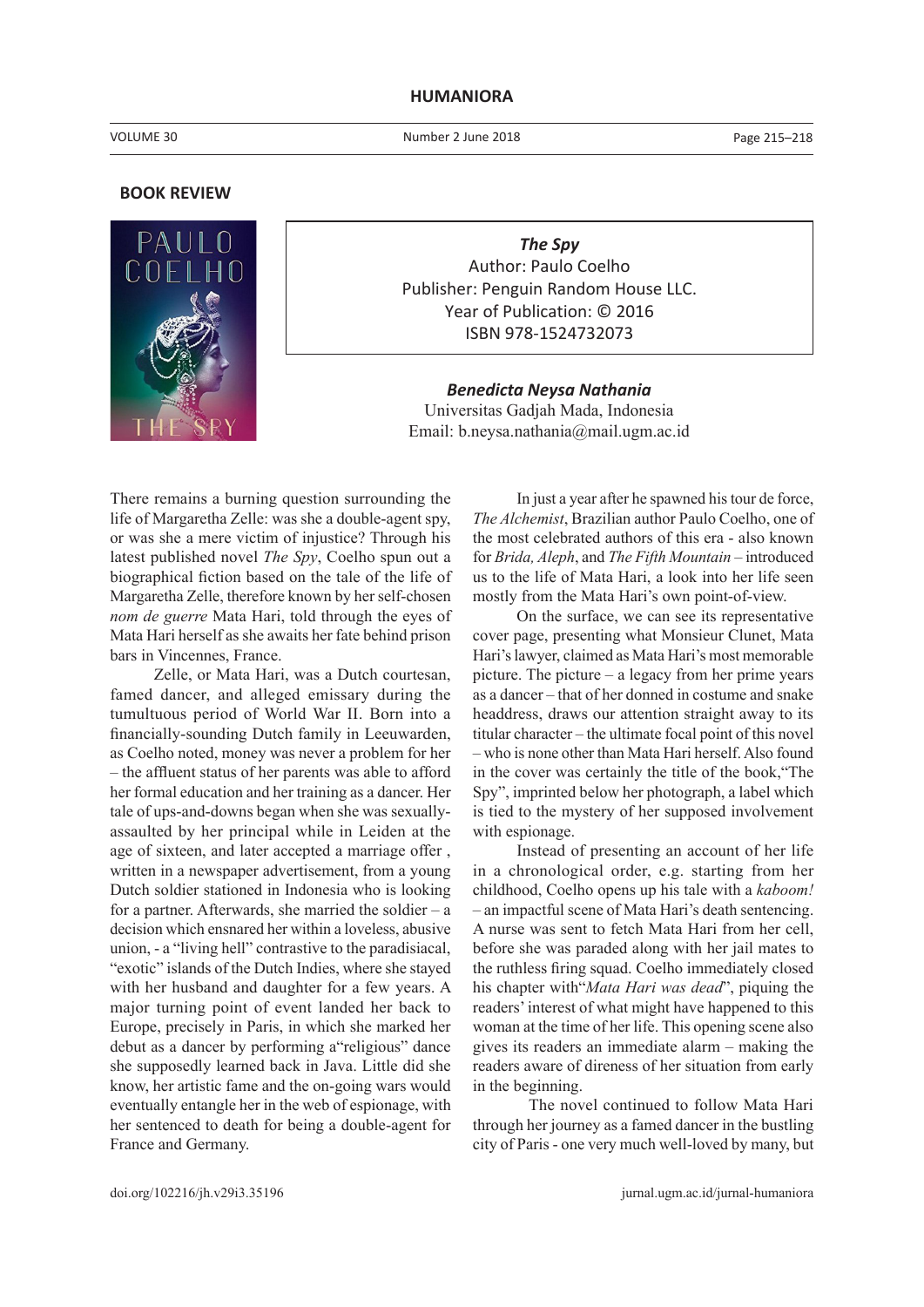"never respected" (Coelho, 2016, p. 155). We watched as Mata Hari propels to stardom as the Parisian audiences were simply enraptured by her exotic, sultry dances, inspired by the dances of Java and Egypt, albeit with profound inaccuracies regarding the true essences of the dances. Then the tale withstand the storm as she tries to steady her grip of popularity, despite the emergence of those less-gifted newcomers claiming to be "the successor of Mata Hari"(Coelho, 2016, p. 75). Still following Mata Hari's point of view, we witnessed the beginning of the downfall of her life with her encounter with Franz and Kramer, two different figures from two distinct countries who unbeknownst to her, had eventually made her a double-agent and made her suspected, jailed, and put into trial unjustly.

Surprisingly, a shift of its point-of-view occurred in the last part of the story, moving from the incarcerated Mata Hari to her lawyer, Monsieur Clunet, whom she initially described as her "incompetent" lawyer. From this shift in point-ofview to Monsieur Clunet in his letters for Mata Hari, the readers are able to get the grasp of the story from outside of Mata Hari's standpoint, which had taken the readers for more than two thirds of the entire story, and how another saw Mata Hari as a person. Most importantly, we are given the details regarding the injustices surrounding her allegation of espionage, and how she, although not entirely guiltless, was a mere victim of injustice.

First of all, Coelho deserves a mention for bringing to light the life of a woman often exempt from history books or major historical accounts, but with a life story certainly worthy of the interest of his readers. Through the Coelho-esque success in employing metaphors and fluidity in his words, he reminded us once again of a peculiar female figure named Mata Hari who once lived during the years of World War along with the conundrum surrounding her life, and provided his own take on the life of this alleged undercover.

Coelho set just the right pace for this story, each pages flowing in a pleasant rhythm, making his novel a page-turning tale which transports its readers to its final stop. Along with that, the desire to obtain the complete explanation regarding how Mata Hari ended up in such a miserable fate in the opening chapter made it less likely for the readers to drop the book in the middle until Mata Hari, and later her lawyer, successfully concludes her tale. Upon that question, Coelho tries to provide his own answer for his readers

in the end – to him, Mata Hari was a scapegoat, sentenced for a mere fault of being "an independent woman"(Coelho, 2016, p. 13) among the clutches of men. All of these are told in a concise manner while still maintaining the simplicity, the fluidity, and the nice flow of words as the random pieces of the tale started coming together to portray her story.

However, apart from its fluidity in language, the weakest point of *The Spy* lies within its meagre character development – none of the character in his novel truly has depth, even its titular character Mata Hari. Much later in his Author's Note, Coelho claimed to have read four books on Mata Hari's life, one of which written with an exclusive access to unpublished materials as its author is a direct descendant of a character in the novel. Yet Coelho could not manage to delve deeper into the characterization of his main character and instead delivered a shallow depiction on the real Mata Hari. One thing we know for certain is that Mata Hari was a real person – therefore, alike every other human being, she should have come with quirks, habits, or basically anything else which could possibly enrich Mata Hari as a character. That being said, several biographies and accounts have been made about her, some of which Coelho employed as his sources of reference. Therefore, in my opinion, Coelho should have used his extensive collection of references to spice up his story in terms of the characterization of Mata Hari. This lack of depth in Coelho's Mata Hari makes the reader unable to thoroughly understand her as a character, much less to capture the complexity of the real Mata Hari in his novel.

Also, although we know that throughout the story Mata Hari had withstood various obstacles, even the ones which allowed her dignity to be shamefully degraded – I somehow found it hard to sympathize with the character Mata Hari. The Mata Hari in Coelho's novel, in my view, was a shallow, overtly naive, self-obsessed, clueless, and reckless woman who unknowingly thrust herself into an entangled, jumbled mess, with practically no way out in which no arguments from her lawyer could possibly spare her from the gun firing squad. Added up with her delay in realizing the direness of the situation she was in, along with her propensity to simply rely and wait for her powerful connections to pull her out from her misery, contributed to conceive a not-so-sympathetic depiction of Mata Hari. Not much is to be said on Coelho's original intention in creating his version of portrayal of Mata Hari, but I definitely did not see, or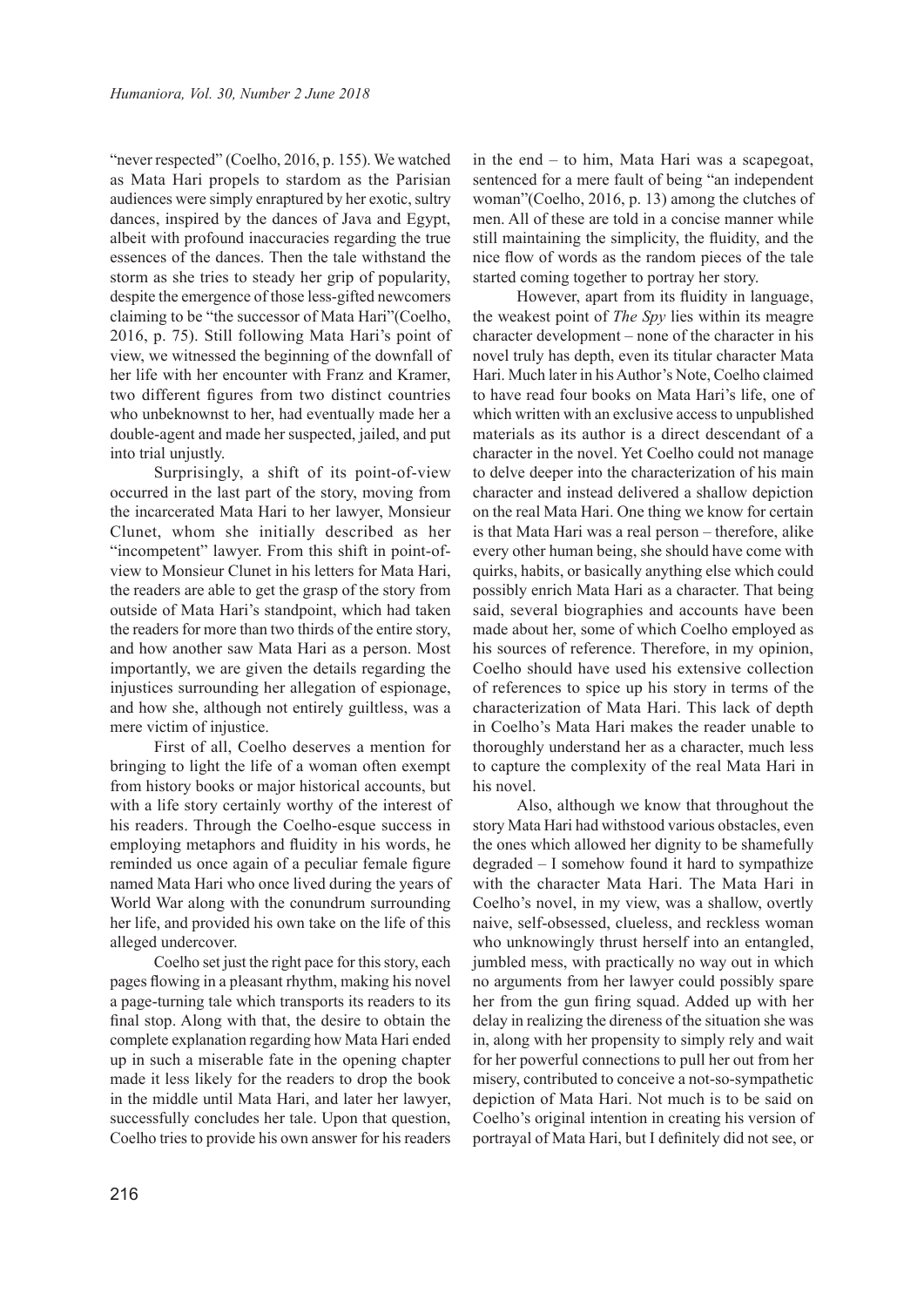barely found, any attempt in making her sympathetic for his readers, despite his view that Mata Hari was a mere pawn who was put to death out of injustice. Mata Hari, as Coelho's character, was far from being a sympathetic or likeable character. If anything, she came across as a self-centered and even dense as she ignored the tell-tale signs of actions that put her life in danger. And when she was convicted, according to her lawyer, this Mata Hari "did not help much" (Coelho, 2016, p. 154) to save herself from the situation.

The problem in his depiction is that Mata Hari's flaws actually overweighs and kind of takes away Coelho's entire point about Mata Hari being an independent woman, something very crucial as it, as Coelho underlined, lead to Mata Hari's framing and death sentencing. Twice Coelho asserted Mata Hari's independence by stating that her "only crime was to be an independent woman"(Coelho, 2016, p. 177) and "the crimes (she) did commit … was being an emancipated and independent woman in a world ruled by men" (Coelho, 2016, p. 13). In one point of the story, however, Coelho did briefly touch upon the subject of her independence, that she was an "exotic bird", "a swan" without a fear of the unknown and is independent from men -"alone, with no one to hold (her) hand" (Coelho, 2016, p. 98), as she never actually and would never fell in love. But this lack of "fear of the unknown" - the fact that she got involved in dangerous affairs without actually crumbling down in the process, especially regarding the fact that she was a woman of that period, was barely highlighted as the other aspect of her being an independent woman. Other than her bravery to escape from her abusive husband, I unfortunately found nothing else remarkable regarding her independence that is properly emphasized in this novel. As been said before, in writing a fiction artistic license always comes into play. However, a biographical fiction like *The Spy* involves the life of an actual person, and representations of a figure in fiction could affect the image of and could possibly mislead one's understanding of the person, especially, in this case, for one not initially well-acquainted with Mata Hari's life story.

How about the other characters? Most of them unfortunately acted as mere passers-by who came and went throughout the course of Mata Hari's life. While they all do have their own role to play in shaping the course of the story, readers are given minimum opportunity to get to know each of them as characters. Take for instance, Kramer, whose sole purpose of existence in this story is to entrap Zelle into espionage

and make her a double-agent, was pulled out from the story right after his purpose is done. However, considering the length of the novel - which made it impossible to squeeze everything within around 200 pages – made it explicable, although this does not apply to Mata Hari's characterization as she is the central focus of the story.

Moreover, interestingly, for whatever reason this novel did not manage to explore her relationship with her only daughter. Mata Hari's daughter, left in the hands of her abusive soldier husband as Mata Hari lost the custody over her after the divorce, simply vanished from the course of storyline almost without a single mention after her mother's divorce – save for an occasion where Mata Hari told Clunet that her letter should be given to her daughter when she is "old enough to understand" (Coelho, 2016, p. 137). This novel makes it seem as if she had forgotten almost entirely about her daughter, therefore portraying her as a negligent, unfeeling, and unemotional mother. A hint on how she feels about being away from her little girl would add some zest to her character and the storyline.

Other than that, Coelho's novel does contain some minor historical inaccuracies, such as the birth order of her children - a common occurrence in fictional adaptations of a person or historical events to better fit the narrative of the novel. Despite these minor historical alterations, Coelho manages to retain the accuracy for the majority of Mata Hari's life story. However, a major problem occurred - if one has managed to read the biography of the historical Mata Hari, they would know that her initial involvement with espionage still left a room for her own will, rather than a result of being tricked and thrown into the world of espionage without her knowledge through a chance of encounter with two men. In short, the real Mata Hari *knew* what she was doing, – even believed to be a cunning and manipulative *femme fatale*, something which I personally think was fairly out of stretch unlike the fictional character Mata Hari who had little knowledge of her own state. Certainly, this could be attributed to a novelist's artistic freedom; however I found it niggling that Coelho took his freedom to paint her in such a way which undermines her character. Quite possibly, such alteration in the depiction of Mata Hari was favoured to support his line of reasoning that Mata Hari was a scapegoated victim, by drawing an I-knew-nothing naiveté from the character Mata Hari.

Despite the points where it lacks, Coelho was certainly successful in elaborating the unjustness in